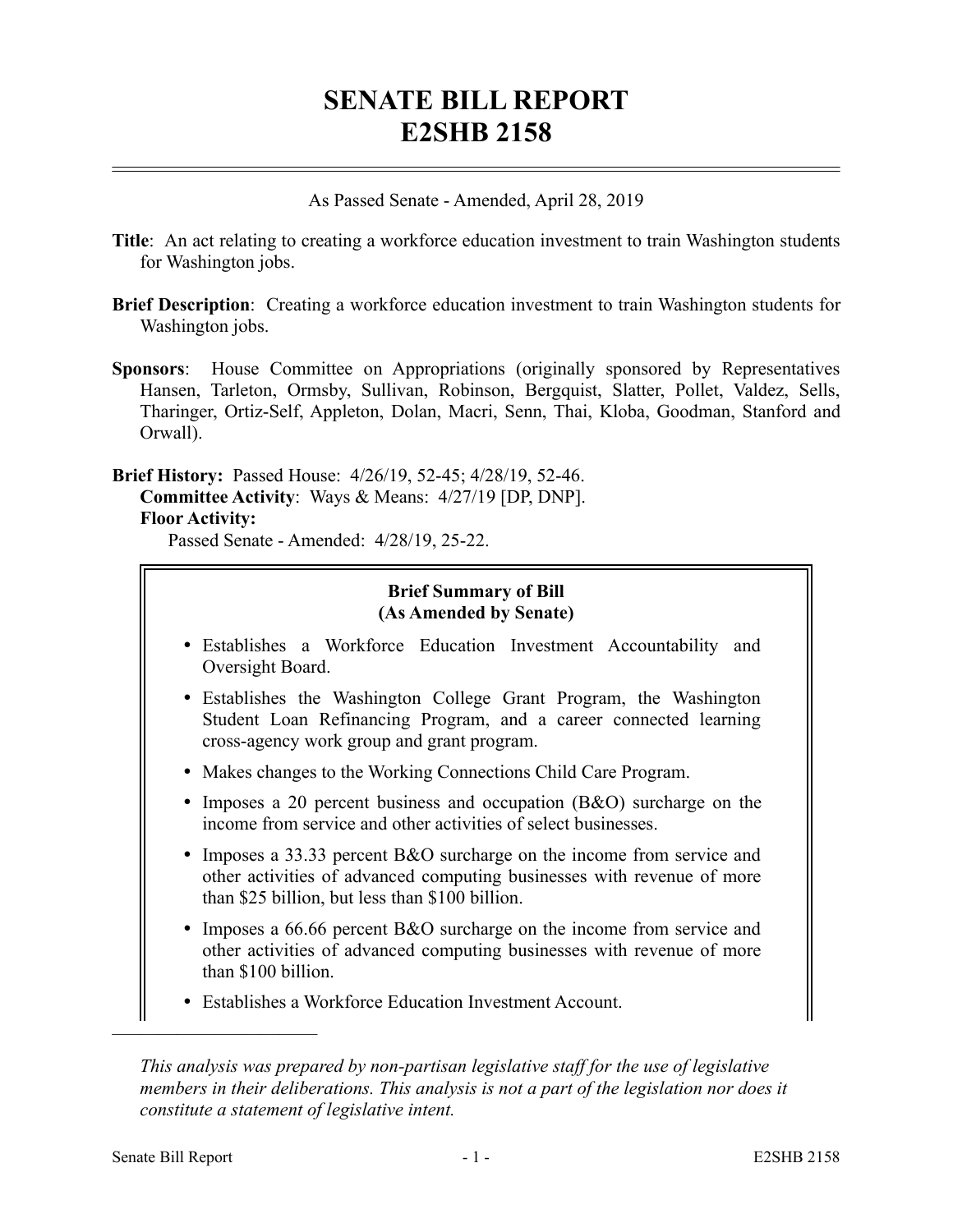Makes biennial operating budget appropriations for the 2019-21 biennium.

## **SENATE COMMITTEE ON WAYS & MEANS**

#### **Majority Report**: Do pass.

Signed by Senators Rolfes, Chair; Frockt, Vice Chair, Operating, Capital Lead; Billig, Carlyle, Conway, Darneille, Hasegawa, Hunt, Keiser, Liias, Palumbo, Pedersen and Van De Wege.

#### **Minority Report**: Do not pass.

Signed by Senators Mullet, Capital Budget Cabinet; Braun, Ranking Member; Brown, Assistant Ranking Member, Operating; Honeyford, Assistant Ranking Member, Capital; Bailey, Becker, Rivers, Schoesler, Wagoner, Warnick and Wilson, L..

**Staff**: Daniel Masterson (786-7454), Jeffrey Mitchell (786-7438)

**Background**: State Need Grant. The State Need Grant (SNG) is the state's largest financial aid program administered by the Washington Student Achievement Council (WSAC). Resident students enrolled at a participating higher education institution with a family income less than 70 percent of the state median family income (MFI) are eligible. Students with family incomes at or below 50 percent of the state MFI receive a maximum award, whereas students with family incomes between 51 and 70 percent of state MFI receive a prorated award. For 2018, 68,205 students received a SNG award, and over 22,600 were eligible but did not receive an award due to funding limits.

Career Connect Washington. Career connected learning (CCL) focuses on combining classroom learning with work-based learning. In 2017 the Governor created the Career Connect Washington Task Force (CCW) to develop strategies for expanding CCL. The CCW Task Force issued its recommendation in 2018, which focused on:

- building community, education, and industry partnerships;
- ensuring students have more access to CCL opportunities, including registered apprenticeships; and
- building a systemic strategic plan to better connect Washington's youth with the education and training needed to fill employment gaps.

State Student Loan Programs. Washington has two laws granting the state the authority to develop state educational loans. In 2007 the Washington Higher Education Facilities Authority was granted permission to issue taxable and tax-exempt bonds to acquire and originate student loans. In 2009 the Higher Education Loan Program was created to issue low-interest educational loans. However, neither program was ever funded.

Working Connections Child Care. The Working Connections Child Care (WCCC) program is a subsidized child care program for families with a household income at or below 200 percent of the federal poverty level who are engaged in work activities or meet WorkFirst participation requirements. A parent who is not participating in WorkFirst that is under the age of 22 may be eligible for the WCCC program without meeting required work hours if the parent is enrolled in high school or a General Education Development program. A parent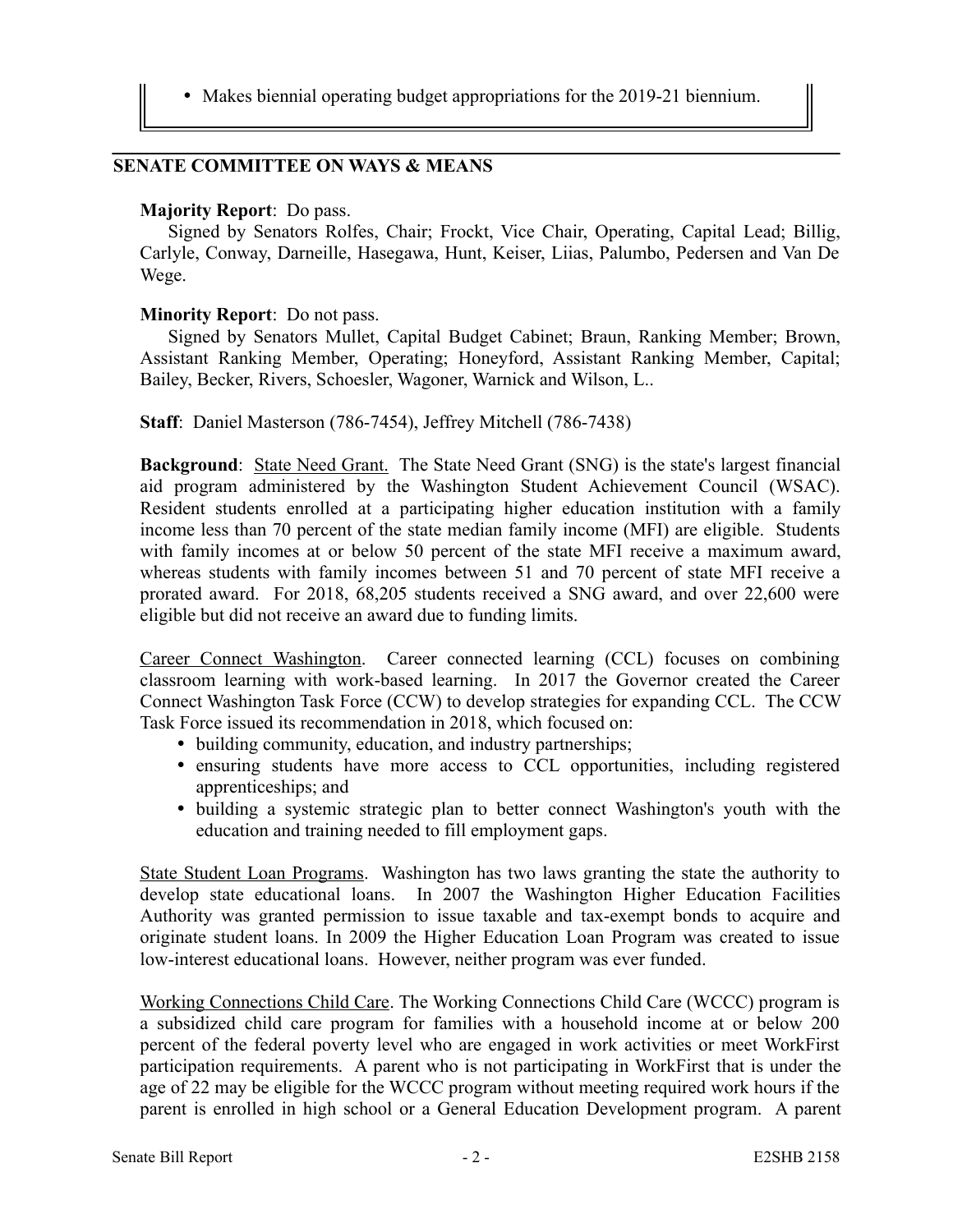who is age 22 or older must work either an average of 20 or more hours per week of unsubsidized employment or an average of 16 or more hours per week in a paid federal or state work study program.

Business and Occupation Tax. Washington's major business tax is the business and occupation (B&O) tax. The B&O tax is imposed on the gross receipts of business activities conducted within the state, without any deduction for the costs of doing business. Businesses must pay the B&O tax even though they may not have any profits or may be operating at a loss. A taxpayer may pay more than one B&O tax rate, depending on the types of activities conducted. Major B&O tax rates are 0.471 percent for retailing and 0.484 percent for manufacturing, wholesaling, and extracting. A 1.5 percent rate is paid on services and on activities not classified elsewhere. Several preferential rates also apply to specific business activities.

A business does not have to file an annual B&O tax return if the business does not owe other taxes or fees to the Department of Revenue and has annual gross proceeds of sales, gross income, or value of products for all B&O tax classifications of less than \$28,000 per year or less than \$46,667, if at least 50 percent of its taxable income is from services or activities not classified elsewhere.

**Summary of Amended Bill: Workforce Education Investment Accountability and Oversight** Board. The Workforce Education Investment Accountability and Oversight Board (Board) is established with 17 members consisting of the chairs and ranking minority members of the respective higher education and workforce development committees of the Legislature, and representatives of business, labor, higher education, students, and WSAC. The purpose of the Board is to provide guidance and recommendations to the Legislature on which workforce education priorities should be funded and to ensure accountability that the funded workforce education investments are producing the intended results. The Board must report to the Legislature annually.

Workforce Education Investment Policies. *Washington College Grant.* The Washington College Grant is established to replace the SNG. WSAC is the administrator, and, beginning with academic year 2020-21, all eligible students are entitled to a grant. Eligible students must be residents, file a financial aid application, not already have a bachelor's degree, be enrolled in a higher education institution or apprenticeship program, and demonstrate financial need. Until academic year 2020-21, students with family incomes at or below 70 percent of the state MFI qualify as demonstrating financial need. Beginning with academic year 2020-21, students with family incomes at or below 100 percent of state MFI qualify. Maximum grants awards are pro-rated as follows:

| Median Family Income Range | Percentage of Maximum Grant |
|----------------------------|-----------------------------|
| $ 0-55$ percent            | 100 percent award           |
| $56-60$ percent            | 70 percent award            |
| $61-65$ percent            | 60 percent award            |
| $ 66-70$ percent           | 50 percent award            |
| $ 71-75$ percent           | $[24.5$ percent award       |
| $ 76-100 $ percent         | 10 percent award            |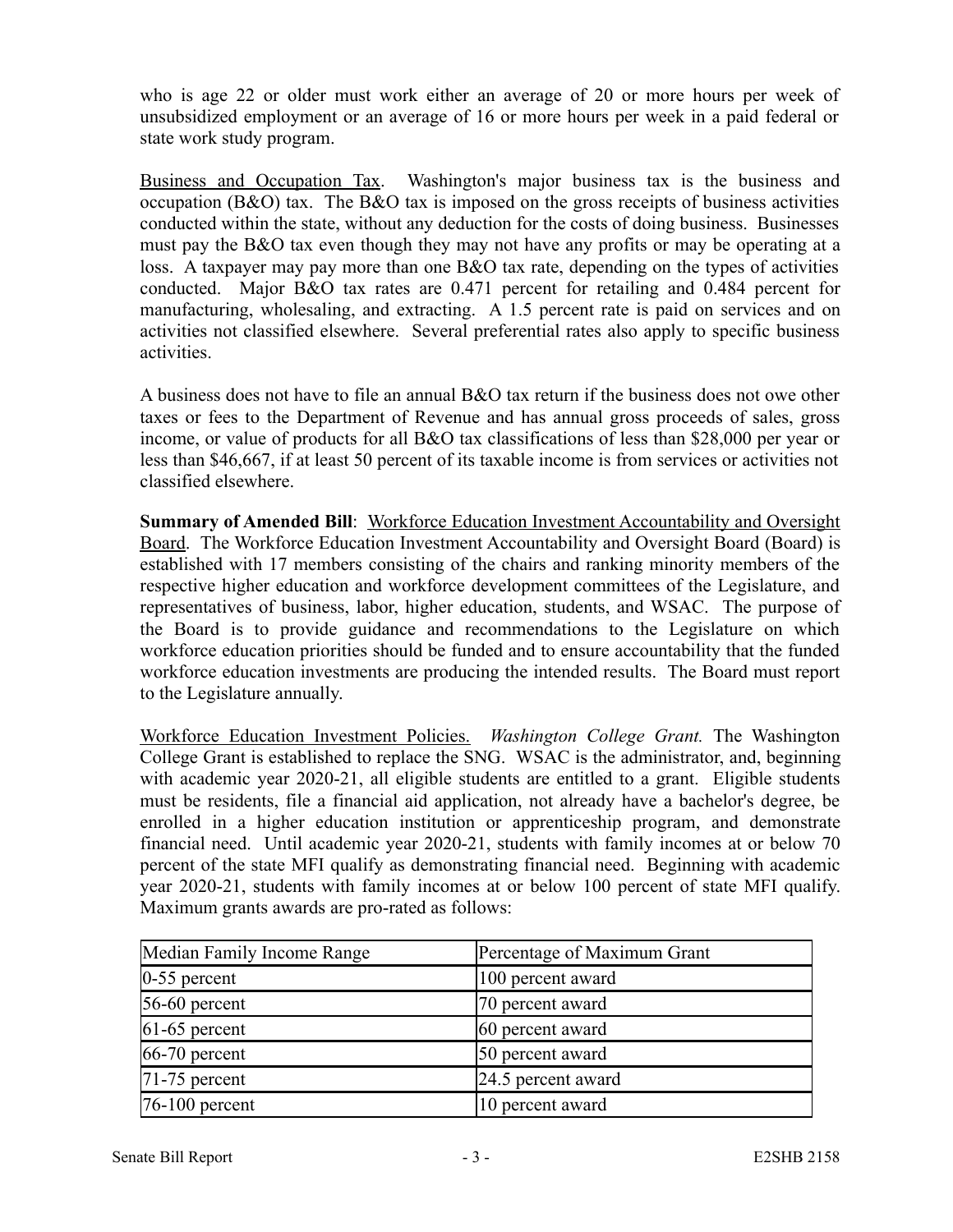A maximum Washington College Grant covers tuition fees, building fees, and services and activities fees at the public higher education institutions. Grants for students attending private institutions are tied to the current SNG levels, with increases per year tied to the tuition growth factor.

Higher education institutions that receive state financial aid dollars must submit student-level data to the education data center for the purpose of legislatively authorized research and evaluation of state aid programs.

The Caseload Forecast Council is required to forecast the Washington College Grant.

*Student Loan Refinancing Program*. A state student loan refinancing program is created. The program allows WSAC to contract with up to five private financial institutions to provide more favorable terms by refinancing student loans. Private financial institutions may leverage some combination of two financial incentives (1) interest rate buy down, or (2) loan loss reserve coverage.

Washington State residents may refinance existing student loans under the program. A loan may only be refinanced if the financial institution under the terms of the program can offer better terms including lower interest rates, shorter payment periods, or overall lower costs of debt service. If a federal student loan is being refinanced, the financial institution must disclose to the borrower that they may lose certain protections, including loan forgiveness or income-based repayment options.

*Career Connected Learning*. Career connected learning is a learning experience integrated with work-related content and skills in three categories: career awareness and exploration; career preparation; and career launch. Within existing resources, a CCL cross-agency work group is established. The work group's purpose is to coordinate agency functions and external partnerships to carry out a variety of CCL responsibilities, such as creating a statewide CCL system, expanding participation in CCL, making budget recommendations to the Office of Financial Management regarding CCL education programs, supporting the formation and operation of regional networks to guide CCL, and developing a data enclave for CCL.

The CCL grant program is established to support regional CCL networks in rural and urban areas and to support CCL program intermediaries. The CCL grant program is administered by the Employment Security Office, with consultation provided by the Office of the Governor. The grant program is subject to appropriations.

Beginning in the 2019-20 school year, school districts must be funded up to 1.2 full-time equivalent students for career launch programs to allow students to engage in learning outside of the school day.

*Washington State Opportunity Scholarship*. Private sources of funds are defined to include donations from private organizations, corporations, tribes, municipalities, counties, or other sources but not include state dollars.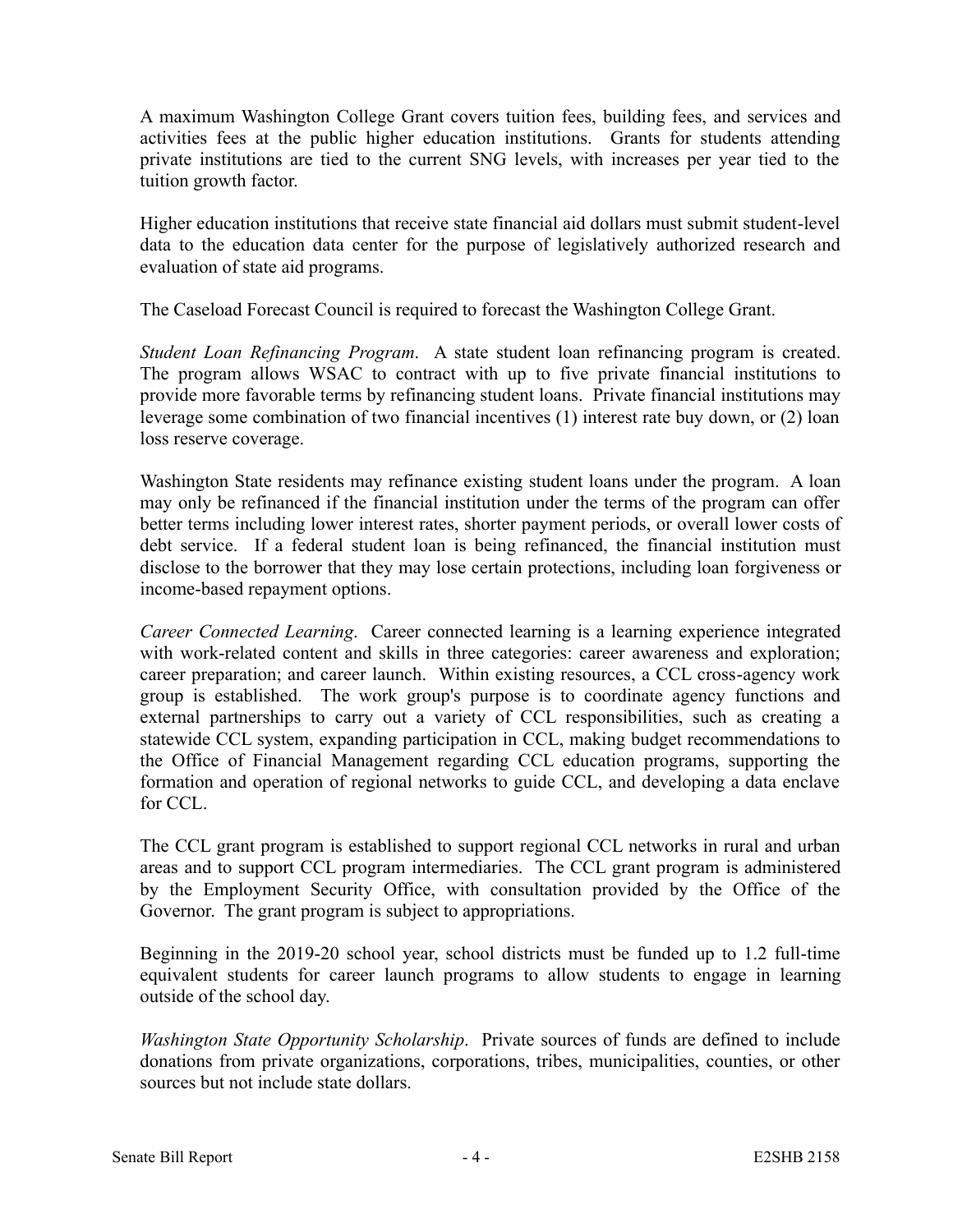Private sources, including tribes, municipalities and counties, are eligible for the state match. If the donation from the private source is from a municipality or county, an amount at least equal to the value of the private source plus the state match must be returned to recipients within the municipality or county.

The service obligation is removed as a requirement for individuals enrolled in an eligible advanced degree program.

*Working Connections Child Care*. Beginning August 1, 2020, the Department of Children, Youth, and Families may not require an applicant or consumer to meet work requirements to receive WCCC benefits if the applicant or consumer is a single parent enrolled full-time at a community, technical, or tribal college and is pursing vocational education in a degree or certificate program for a specific occupation that does not result in a bachelor's or advanced degree.

*Health Professionals Loan Repayment Program*. For the 2019-21 biennium, eligibility for loan repayment must also be given to chiropractors.

*Veteran and National Guard Tuition Waivers*. The mandatory tuition waiver credit limit is increased from 200 to 250 for children, spouses, and domestic partners of service members who died as a result of service, became totally disabled, or have a POW or MIA designation.

For the purposes of tuition waivers, the definition of eligible veteran or National Guard member is expanded to also include veterans or National Guard members who receive any discharge if the sole reason for discharge is due to gender or sexuality.

Workforce Education Investment Surcharge. A three-tiered Workforce Education Investment surcharge is established. The first tier of surcharge is imposed on selected businesses based on their primary business activity. An activity is considered to be a business' primary activity if more than 50 percent of the business' cumulative gross income was generated from engaging in that activity in the entire current or preceding calendar year. Selected business activities include 44 categories of service and other activities, including, but not limited to, architecture and engineering services, legal services, insurance carriers, financial services, medical services, software publishing, scientific research, electronic shopping, telecommunications services, and others.

Under the first tier of the Workforce Education Investment surcharge, if a business is primarily engaged in one or more of the activities described, the surcharge is 20 percent of the total amount of taxes payable by the business on activities taxed under the B&O tax rate for services.

The second tier of the surcharge is imposed on advanced computing businesses that have worldwide gross revenue of more than \$25 billion, but less than \$100 billion. The surcharge is 33.33 percent of the total amount of taxes payable by the business on activities taxed under the B&O tax rate for services.

The third tier of the surcharge is imposed on advanced computing businesses that have worldwide gross revenue of more than \$100 billion. The surcharge is 66.66 percent of the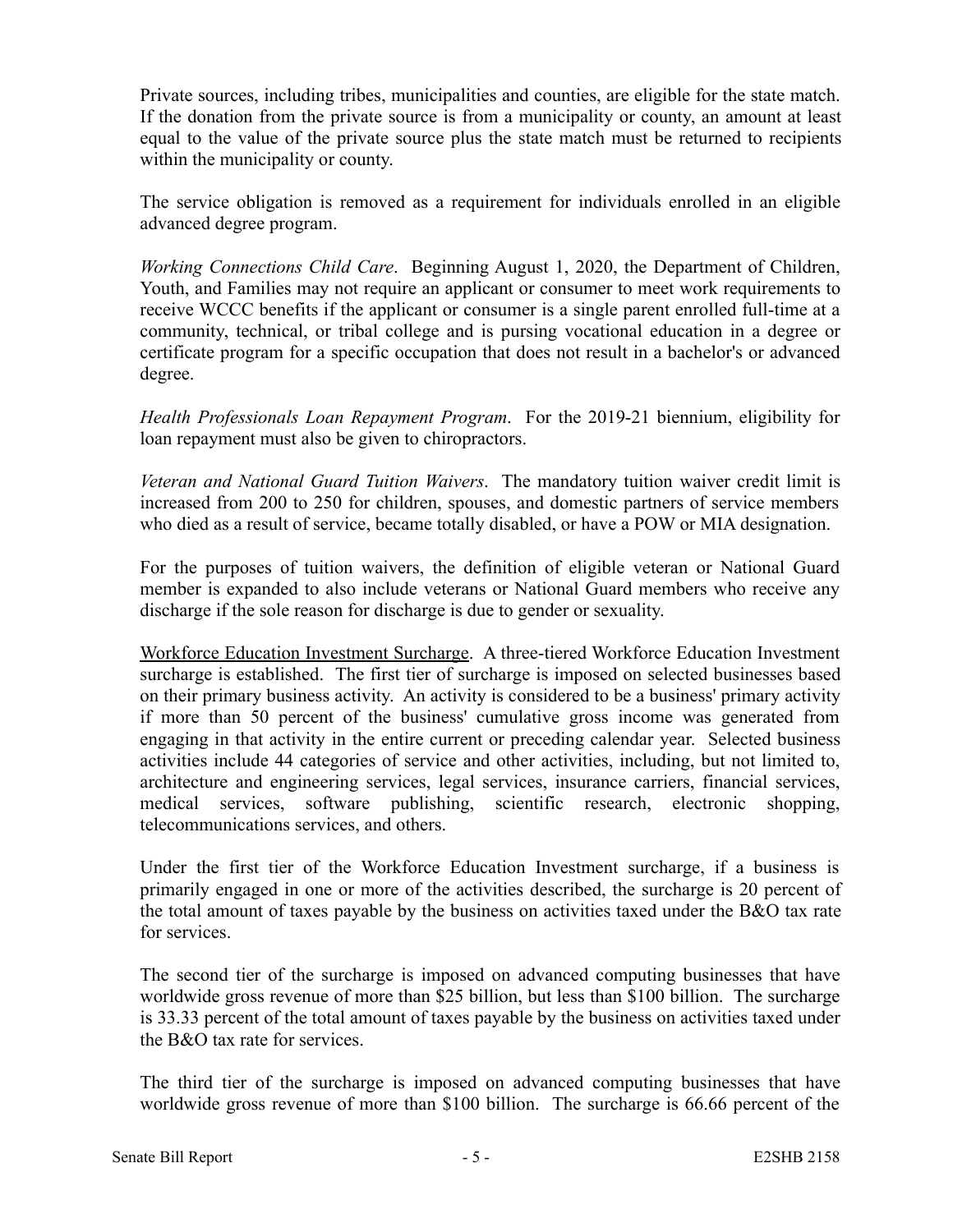total amount of taxes payable by the business on activities taxed under the B&O tax rate for services.

An advanced computing business is one that designs or develops software or computer hardware, including modifications thereto, or provides cloud computing services, operates an online marketplace, an online search engine, or an online social networking platform.

Workforce Education Investment Account. The Workforce Education Investment Account (WEIA) is created. All revenues from the Workforce Education Investment surcharges are to be deposited in the WEIA. The account may be used only for higher education programs, higher education operations, higher education compensation, and state-funded student aid programs. Expenditures from the WEIA must be used to supplement, not supplant, other federal, state, and local funding for higher education.

Workforce Education Investment Appropriations. Appropriations from the WEIA are provided, totaling \$373.8 million for the 2019-21 biennium. Some of the larger WEIA appropriations for the biennium include:

- \$162.7 million to close the State Need Grant waitlist by one-third in the first year and then the remaining two thirds in the second year and expand eligibility under the Washington College Grant program;
- \$60.8 million for increasing nurse educator salaries and high-demand program faculty salaries at the community and technical colleges;
- \$32.1 million for implementing Guided Pathways at the community and technical colleges;
- \$17.1 million for new degrees and expanded enrollments in high-demand programs;
- \$62.3 million for foundational support in community and technical colleges and public baccalaureates;
- \$14.4 million for WSU medical school completion and expansion;
- \$11.5 million for career connected learning initiatives;
- \$2.3 million for student support services; and
- \$2.0 million for the student loan refinancing program.

**Appropriation**: The bill contains multiple appropriations.

**Fiscal Note**: Available. New fiscal note requested on April 26, 2019.

# **Creates Committee/Commission/Task Force that includes Legislative members**: Yes.

**Effective Date**: The bill contains several effective dates. Please refer to the bill.

**Staff Summary of Public Testimony**: PRO: This proposal will have a transformational impact on higher education throughout the state. The bill fully funds the state need grant, addresses the need for more openings in STEM fields at institutions, helps recruit and retain educators at the UW and other higher education institutions. This bill also shields higher education institutions from recessions and ensures funding for post-secondary institutions while delivering a world-class education.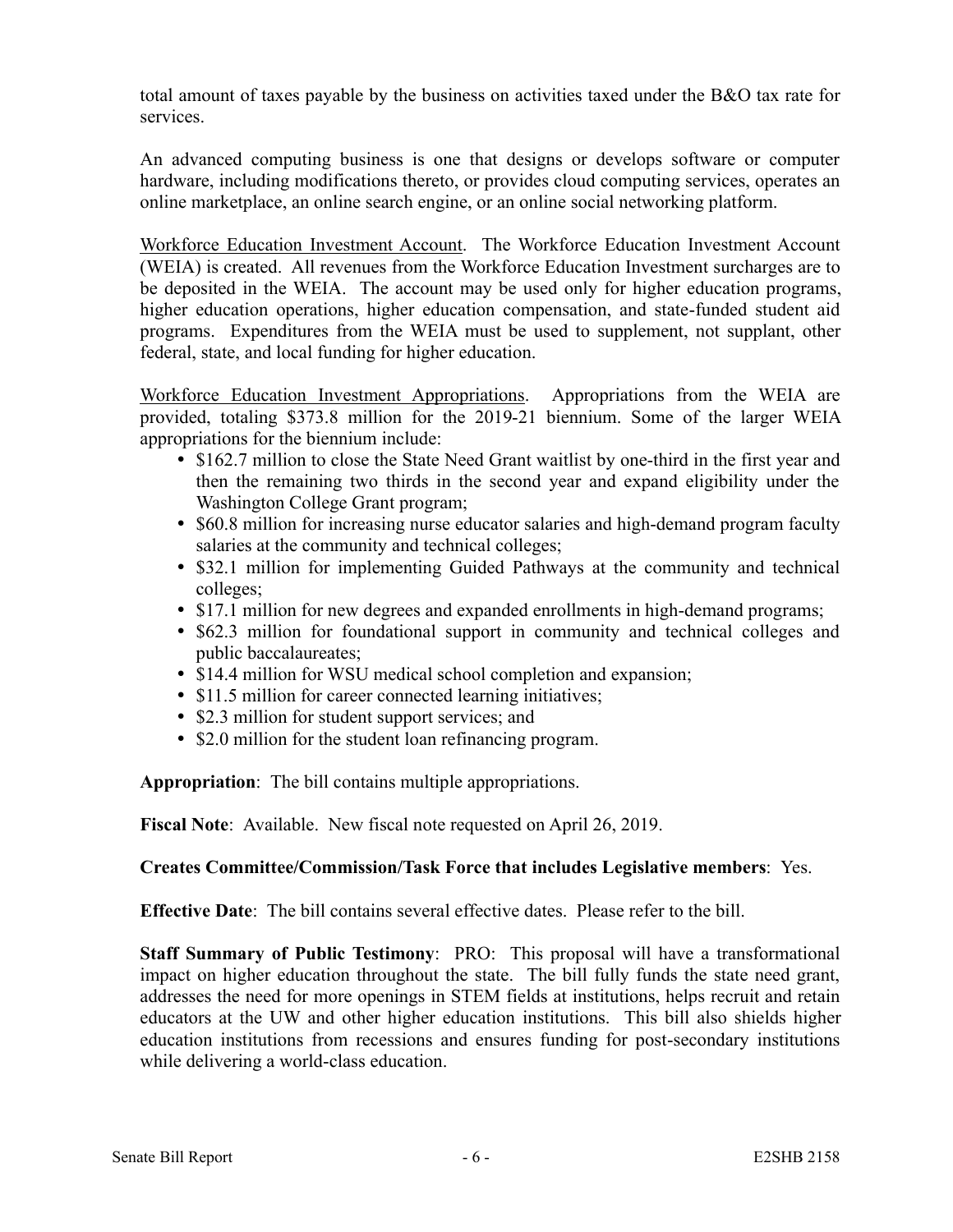The WSU Medical School needs funding for additional students. There is a lack of medical doctors throughout the US, and Washington state. This bill makes a commitment for those additional WSU medical school spots.

CTCs strongly support this legislation. This bill is a historic investment in degreeattainment, which will allow people to obtain jobs to support themselves and their families. This will have a multi-generational impact and provide necessary foundational support to the CTCs, which includes salary increases for faculty that are critical to maintain current operations. The proposed investments into guided pathways will allow us to graduate more high-demand students for the workforce Washington needs.

The Legislature needs to facilitate a growing economy that helps all people in the state. This bill would do that. The Workforce Investment Account opens doors to Washington families by making college and apprenticeships more affordable. Section 4 expands eligibility thresholds.

This is a game changer-for the economy. Over 74,000 jobs will be created in the next few years and these jobs need credentials. If Washington students will get these Washington jobs, we need to provide financial aid, apprenticeship opportunities, guided pathways at CTCs, and more spots at 4-year universities in high-demand fields.

As an undocumented, single mother, I would not be able to go to college without the state need grant. There are so many students that qualify for the State Need Grant but do not get it.

Financial aid is not-recession proof. This bill makes the state need grant recession-proof and would help lower-income students who would otherwise need take out education loans. As a low-income student and recipient of the state need grant, I know that this expansion will provide opportunities for students to pursue their life-long dreams and break the cycle of poverty. Underserved K-12 students do not have the same kind of guidance and career connected learning as kids from higher income families. I will happily pay B&O to support that kind of investment

Adjuncts teach all the third and fourth year classes at Bellevue College. Most people cannot afford to be an adjunct and live in Bellevue. More than half of the students who do not receive the state need grant are at the CTCs. Competitive compensation for CTC salaries are necessary to keep excellent faculty in classrooms. This bill gives adjunct faculty, and fulltime faculty, a salary increase. Historically, the CTCs have passed on the increases in salaries to both collectively bargained faculty and part-time faculty.

We need nurse educators. The CTCs turned away 814 qualified nursing students because of the lack of nurse educators.

Funding more medical professionals will benefit our state. Loan refinancing will benefit health professionals from the tremendous financial burden they face with the necessary educational loans needed to complete their education. So many students are being turned away from high-demand fields because of the lack of faculty, space, and funding.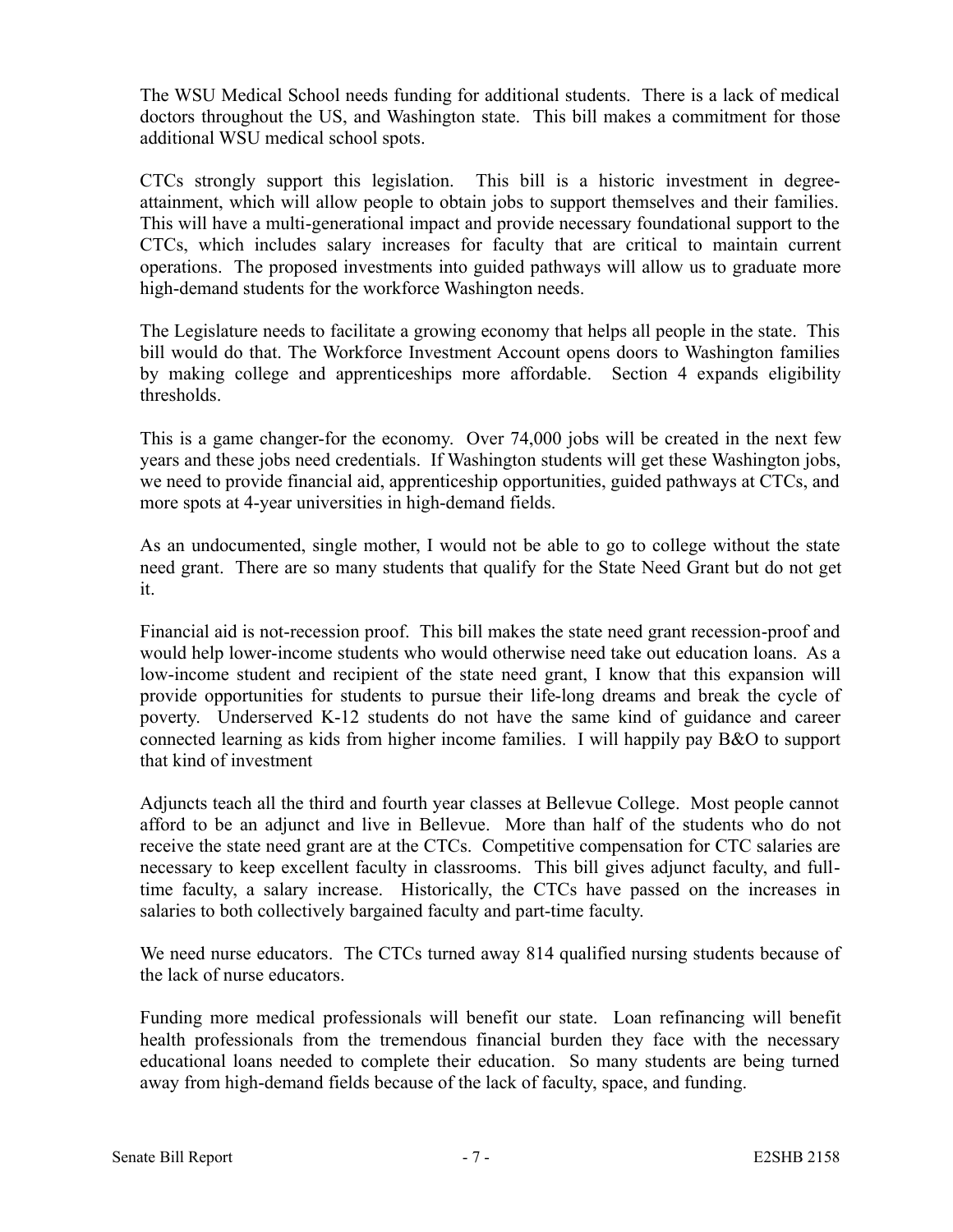This bill is fantastic for students and the economy. Career Connect Washington allows students choices to advance in both their careers and academically. Career Connect will create 49,000 learning opportunities in this state. This will occur through regional networks throughout the state. In a poll, 84 percent of Washington voters supported career-connected learning opportunities such as internships and apprenticeships.

UWAA members asked for the ability to fund more high-demand degrees and make higher education affordable. Highly skilled workers will be investing in the workforce system. This is a sustainable source of revenue in an unpredictable environment for higher education funding.

This is an investment in students and the economy. These students eventually pay the B&O tax surcharge, if offered the opportunity for the education to get them into that career.

This bill is the solution to the higher education and affordability crisis that we are facing.

CON: About 88,000 small businesses in this state would be effected by this legislation. The word other shows up 33 times in the classifications of businesses who will pay this tax. The way this is written, it is difficult to understand who would pay this tax. This is a technical nightmare.

In section 74, subsection 7, it allows DOR broad authority. The subsection pertaining to accountants is incomprehensible and CPAs do not understand it. There should be an exemption for those under the small business tax credit. The surcharge should be fixed, so it would not be increased if the B&O tax rate were increased.

Section 74, subsection 5, acute-care hospitals are exempted but not psychiatric facilities. Freestanding mental health facilities should be on a level playing field and should be exempted with acute-care hospitals.

The language in Section 74, on page 91, is ambiguous regarding American Indian and tribal governing bodies.

There is no protection that the revenue raised here will stay dedicated to higher education.

I oppose the increase on the surcharge for pediatricians. Half of all children are on Medicaid. This bill would dramatically increase costs for all physicians. I just paid my own student loans last year after practicing for more than 20 years. We struggle to recruit new physicians. About 40 percent of the PolyClinic's business is from Medicaid patients. The PolyClinic is a high volume, low margin business. This tax increase will be a 33 percent cut to PolyClinic's bottom line. Other costs are increasing due to technological compliance requirements.

The 20 percent B&O tax increase will negatively affect construction engineers and others that contribute to the economy. We are support Career Connect, as it will provide more opportunities for individuals to get into construction.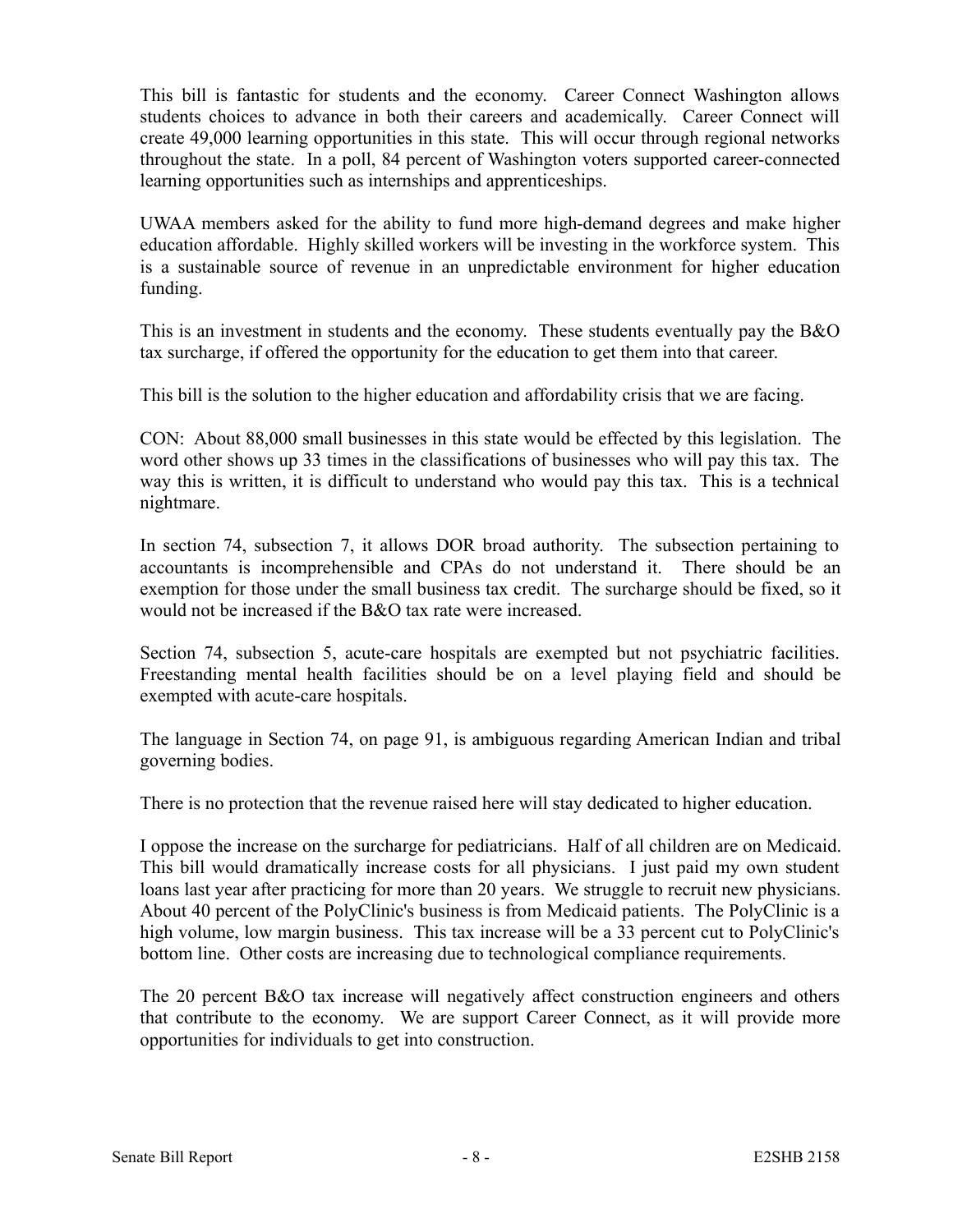Professional services are already taxed at a higher rate than other industries in this state. This bill singles out the service economy. There is a philosophical argument in the way this tax is laid out and who benefits.

At its essence, this is an increase on borrowing money. When you increase that cost, and our tax burden, you negatively affect our competitiveness. The purpose is to bolster higher education and our workforce.

There are two main areas of concern - the first, that ambiguity is construed in favor of the surcharge and the second is that it is an undue burden on small businesses. This goes against long-standing traditions in tax decisions. These tax decisions should lean in favor of the tax payer.

Health insurance and treatment are already unaffordable. The 20 percent B&O tax surcharge is going in the wrong direction. This is a subsidy for the tech giants to train their workforce. Please consider eliminating the cap on the surcharge. It seems silly that the largest corporations get to have a cap, where there is no cap for small businesses.

Many of you agree that the B&O tax is a flawed tax. The tax will apply to physicians, but not to the hospitals where they work. This will put them at a disadvantage. Physicians should be exempted from the surcharge. If not, access for vulnerable populations will be impacted.

Small businesses have to contract for services like accounting and payroll, and this will have a pyramiding effect on these businesses. Higher education is very important, but funding it this way is wrong.

There is too much ambiguity in this bill regarding the service activities that must pay this tax. Engineering and architectural services are collaborative, and small businesses who contract out more would pay more in this bill.

OTHER: Page 84, line 1, Section 74, needs review. The language in the bill would negatively affect a small business's ability to contest a tax decision

**Persons Testifying**: PRO: Mike Meotti, Executive Director, Washington Student Achievement Council; Ana Mari Cauce, University of Washington, President; Ron Sims, WSU Board of Regent Chair; Karen Fraser, citizen; Jan Yoshiwara, State Board for Community and Technical Colleges, Executive Director; Lukas Garcia, Associated Students of the University of Washington; Henry Pollet, Associated Students of Western Washington University; Leah Mobley, Washington Student Association, President; Zackary Turner, Central Washington University, Legislative Liaison; Simone Boe, Washington Education Association; Grace Huerta, United Faculty of Washington; Kurt Friedrich, WEA/Bellevue Faculty; Dr. John Mosby, President, Highline College; Dr. Timothy Stokes, President, South Puget Sound Community College; Steve Leahy, Seattle Community Colleges District; Charles Adkins, Director of Legislative Affairs, Geoduck Student Union; Ana Betancourt, Associated Students of Washington State University Vancouver; Maud Daudon, Career Connect Washington and Washington Student Achievement Council; Guillermo Rogel, Washington Student Association; Kaitlyn Zhou, UW Board of Regents; Sarah Reyneveld,